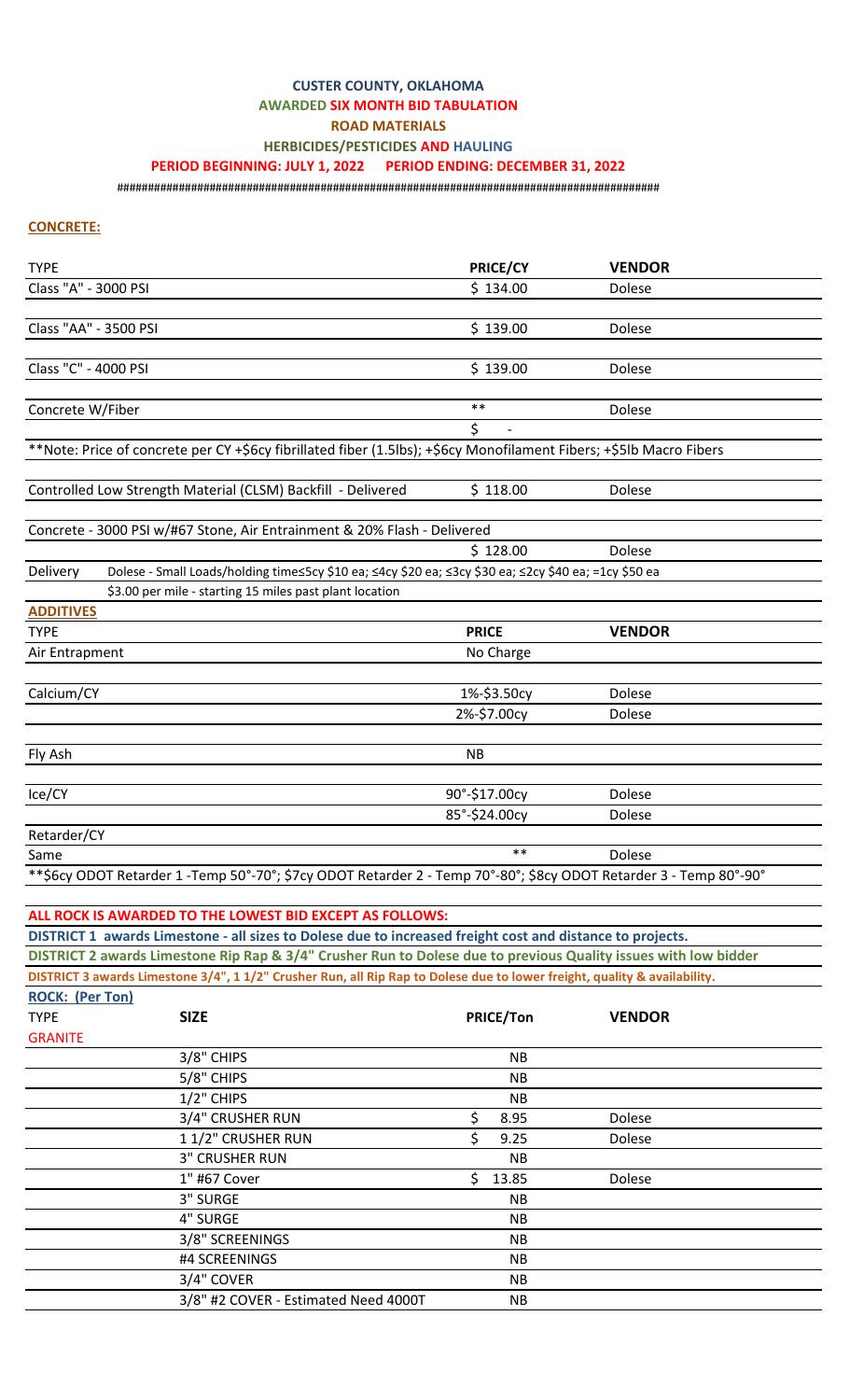| <b>TYPE</b>           | <b>SIZE</b>                                         | <b>PRICE/Ton</b> | <b>VENDOR</b>                   |
|-----------------------|-----------------------------------------------------|------------------|---------------------------------|
| <b>GRANITE</b>        |                                                     |                  |                                 |
|                       | 3/8" #2 COVER WASHED                                | <b>NB</b>        |                                 |
|                       | 5/8" #3 COVER                                       | <b>NB</b>        |                                 |
|                       | 11/2" Granite Aggregate Base                        | <b>NB</b>        |                                 |
|                       | <b>NOTE: FOB Roosevelt Quarry - Dolese</b>          |                  |                                 |
| <b>LIMESTONE</b>      | <b>SIZE</b>                                         | <b>PRICE/Ton</b> | <b>VENDOR</b>                   |
|                       | 3/8" CHIPS                                          | \$.<br>15.00     | <b>Western Aggregates</b>       |
|                       | 5/8" CHIPS                                          | <b>NB</b>        |                                 |
|                       | 3/4" CRUSHER RUN                                    | \$<br>9.65       | Dolese                          |
|                       | 11/2" CRUSHER RUN                                   | \$<br>8.85       | Dolese                          |
|                       | <b>3" CRUSHER RUN</b>                               | \$<br>8.85       | Dolese                          |
|                       | 4" SURGE                                            | \$<br>10.75      | Dolese                          |
|                       | CLEAN 3/8" #2 COVER                                 | <b>NB</b>        |                                 |
|                       | 3/4" #1 COVER                                       | \$<br>14.90      | Dolese                          |
|                       | 5/8" #3 COVER                                       | Ś<br>15.10       | Dolese                          |
|                       | 5/8" #3C COVER                                      | \$<br>15.25      | Dolese                          |
|                       | 3/8" SCREENINGS                                     | \$<br>7.70       | Western Aggregates              |
|                       | #4 SCREENINGS                                       | \$<br>7.70       | <b>Western Aggregates</b>       |
|                       | 3/8" #2 COVER - Estimated Need 10,000T              | \$<br>15.30      | Dolese - as available allocated |
|                       | Note: FOB Snyder, OK Granite Quarry-Martin Marietta |                  |                                 |
|                       | Note: FOB Cooperton Quarry - Dolese                 |                  |                                 |
| <b>GYPSUM</b>         | <b>SIZE</b>                                         | PRICE/Ton        | <b>VENDOR</b>                   |
|                       | 3/4" CRUSHER RUN                                    | \$<br>8.50       | <b>United States Gypsum</b>     |
|                       | 11/2" CRUSHER RUN                                   | \$<br>8.25       | Arcosa Specialty-FOB Bouse      |
|                       | Same                                                | \$<br>9.00       | Arcosa Specialty-FOB Watonga    |
|                       | 2" CRUSHER RUN                                      | \$<br>8.50       | <b>United States Gypsum</b>     |
|                       | 2 1/2" CRUSHER RUN                                  | \$<br>8.25       | Arcosa Specialty-FOB Bouse      |
|                       | 3/8" SCREENINGS                                     | <b>NB</b>        |                                 |
|                       | 3/4" CLEAN                                          | <b>NB</b>        |                                 |
|                       | 1 1/2" CLEAN                                        | <b>NB</b>        |                                 |
|                       | 2" CLEAN                                            | \$<br>10.00      | Hoskins Gypsum                  |
|                       | 2"X6" SURGE                                         | \$<br>10.00      | Hoskins Gypsum                  |
|                       | 4"X12" SURGE                                        | \$<br>10.00      | <b>Hoskins Gypsum</b>           |
|                       | <b>DARK FINES</b>                                   | \$<br>7.00       | Hoskins Gypsum                  |
|                       | <b>WHITE FINES</b>                                  | <b>NB</b>        |                                 |
|                       |                                                     |                  |                                 |
| <b>RIP RAP</b>        | <b>SIZE</b>                                         | <b>PRICE/Ton</b> | Vendor                          |
| <b>GRANITE</b>        |                                                     |                  |                                 |
|                       | 12"-18"-24"-30"                                     | <b>NB</b>        |                                 |
| <b>RIP RAP</b>        |                                                     |                  |                                 |
| <b>LIMESTONE</b>      |                                                     |                  |                                 |
|                       | 12"-18"-24"                                         | \$<br>22.00      | <b>Western Aggregates</b>       |
|                       | 36"                                                 | \$<br>30.00      | <b>Western Aggregates</b>       |
|                       | 12"-18"-24"-36"<br><b>Cooperton Quarry</b>          | \$<br>23.50      | Dolese                          |
|                       |                                                     |                  |                                 |
| <b>RIP RAP</b>        |                                                     |                  |                                 |
| <b>GYPSUM</b>         | 24"                                                 | \$<br>10.00      | <b>United States Gypsum</b>     |
|                       | 24"                                                 | \$<br>20.00      | Arcosa Specialty - FOB Bouse    |
|                       | 12", 18"                                            | \$<br>15.00      | Arcosa Specialty - FOB Bouse    |
|                       |                                                     |                  |                                 |
|                       |                                                     |                  |                                 |
| <b>FILTER BLANKET</b> |                                                     |                  |                                 |
| <b>GRANITE</b>        | Per Ton                                             | <b>NB</b>        |                                 |
| <b>LIMESTONE</b>      | Per Ton<br><b>Cooperton Quarry</b>                  | \$<br>13.35      | Dolese                          |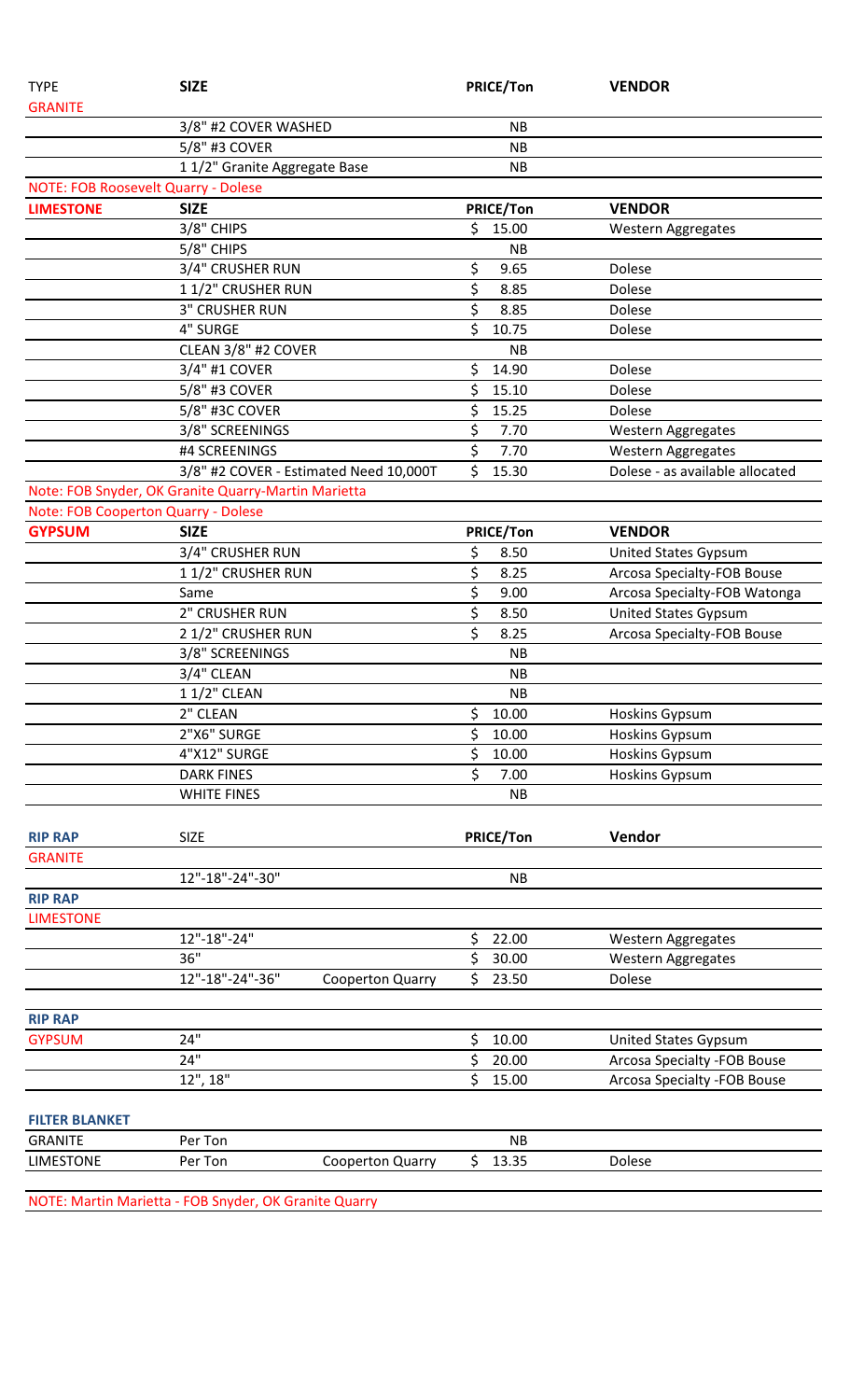| <b>ASPHALT &amp; ASPHALTIC PRODUCTS:</b>                                                                        |                     |                  |                  |    |                  |                                                                                                                        |
|-----------------------------------------------------------------------------------------------------------------|---------------------|------------------|------------------|----|------------------|------------------------------------------------------------------------------------------------------------------------|
| <b>TYPE</b>                                                                                                     |                     |                  |                  |    | <b>PRICE/Ton</b> | <b>VENDOR</b>                                                                                                          |
| Hot Mix/Cold Lay                                                                                                |                     |                  | <b>FOB Plant</b> |    | \$73.00          | Circle S Paving*                                                                                                       |
| Hot Mix/Type B                                                                                                  |                     |                  | <b>FOB Plant</b> | \$ | 68.00            | Circle S Paving*                                                                                                       |
| Hot Mix/Type C                                                                                                  |                     |                  | <b>FOB Plant</b> | \$ | 68.00            | Circle S Paving*                                                                                                       |
|                                                                                                                 |                     |                  |                  |    |                  | *Note: Asphalt Prices are based on the asphalt binder index of \$662.50 per ton of liquid asphalt. Asphalt prices will |
| increase/decrease \$0.06 per ton for each \$1.00 increase/decrease in liquid asphalt. Liquid asphalt prices are |                     |                  |                  |    |                  |                                                                                                                        |
| posted monthly on ODOT's website in the reports section - https://www.odot.org/contracts/index.htm              |                     |                  |                  |    |                  |                                                                                                                        |
|                                                                                                                 |                     |                  | <b>FOB Plant</b> |    |                  |                                                                                                                        |
| <b>Patching Material</b>                                                                                        | (Per Bag) Min 50    | Delivered        | 50#              | \$ | 15.50            | Logan County Asphalt                                                                                                   |
| <b>Patching Material</b>                                                                                        | Min 25 Ton          | Delivered        | Bulk/ton         |    | \$158.60         | Logan County Asphalt                                                                                                   |
| <b>Patching Material</b>                                                                                        | Picked up           |                  | Bulk/ton         |    | \$120.50         | Logan County Asphalt                                                                                                   |
| <b>Patching Material</b>                                                                                        | Per bag - picked up |                  | 50#              | Ś. | 12.50            | Logan County Asphalt                                                                                                   |
|                                                                                                                 |                     |                  |                  |    |                  |                                                                                                                        |
| FOB: Logan Co. Asphalt - Your plant to all Custer County Locations                                              |                     |                  |                  |    |                  |                                                                                                                        |
| <b>MILLINGS:</b>                                                                                                |                     |                  |                  |    |                  |                                                                                                                        |
| <b>TYPE</b>                                                                                                     |                     |                  |                  |    | PRICE/Ton        | <b>VENDOR</b>                                                                                                          |
| <b>Rough Millings</b>                                                                                           |                     | <b>FOB Plant</b> |                  |    | <b>NB</b>        |                                                                                                                        |
|                                                                                                                 |                     |                  |                  |    |                  |                                                                                                                        |
| <b>Ground Millings</b>                                                                                          |                     | <b>FOB Plant</b> |                  | \$ | 17.00            | <b>Circle S Paving</b>                                                                                                 |
|                                                                                                                 |                     |                  |                  |    |                  |                                                                                                                        |
| ASPHALT BITUMINOUS MATERIALS ARE AWARDED TO THE LOWEST BID EXCEPT AS FOLLOWS:                                   |                     |                  |                  |    |                  |                                                                                                                        |
| DISTRICT 1 awards Bituminous - SS-1 to Circle S Paving due to availability & low purchase amount;               |                     |                  |                  |    |                  |                                                                                                                        |
| DISTRICT 2 awards Bituminous - SS-1 to Circle S Paving due to availabilty to pick up as needed                  |                     |                  |                  |    |                  |                                                                                                                        |
|                                                                                                                 |                     |                  |                  |    |                  |                                                                                                                        |
| <b>ASPHALT BITUMINOUS MATERIALS: Per Gallon for All Custer County Locations</b>                                 |                     |                  |                  |    |                  |                                                                                                                        |
| <b>TYPE</b>                                                                                                     |                     |                  |                  |    |                  | PRICE/Gal DELIVERED PICKED UP VENDOR                                                                                   |
| AC 7.5                                                                                                          |                     |                  |                  | \$ | 3.70             | \$<br>3.60 Asphalt Fuel & Supply                                                                                       |
| CRS-2S                                                                                                          |                     |                  |                  | \$ | 2.72             | \$<br>2.69 Wright Asphalt                                                                                              |
|                                                                                                                 |                     |                  |                  |    |                  |                                                                                                                        |
| CRS-2                                                                                                           |                     |                  |                  | \$ | 2.45             | \$<br>2.41 Ergon Asphalt                                                                                               |
|                                                                                                                 |                     |                  |                  | \$ | 2.45             | <b>Wright Asphalt</b>                                                                                                  |
|                                                                                                                 |                     |                  |                  |    |                  |                                                                                                                        |
| CRS 2 Plus                                                                                                      |                     |                  |                  | \$ | 2.63             | \$<br>2.59 Ergon Asphalt                                                                                               |
|                                                                                                                 |                     |                  |                  |    |                  |                                                                                                                        |
| $SS-1$                                                                                                          |                     |                  |                  | \$ | 2.57             | \$<br>2.40 Ergon Asphalt                                                                                               |
|                                                                                                                 |                     |                  |                  |    | <b>NB</b>        | \$<br>3.50 Circle S Paving                                                                                             |
|                                                                                                                 |                     |                  |                  |    |                  |                                                                                                                        |
| CQS-1F                                                                                                          |                     |                  |                  | \$ | 2.55             | \$<br>2.51 Ergon Asphalt                                                                                               |
|                                                                                                                 |                     |                  |                  |    |                  |                                                                                                                        |
| $CSS-1$                                                                                                         |                     |                  |                  |    | <b>NB</b>        |                                                                                                                        |
|                                                                                                                 |                     |                  |                  |    |                  |                                                                                                                        |
| CSS-1H                                                                                                          |                     |                  |                  | \$ | 2.84             | \$<br>2.75 Vance Brothers                                                                                              |
|                                                                                                                 |                     |                  |                  |    |                  |                                                                                                                        |
| CHFRS-2P                                                                                                        |                     |                  |                  | \$ | 2.82             | \$                                                                                                                     |
|                                                                                                                 |                     |                  |                  |    |                  | 2.78 Ergon Asphalt                                                                                                     |
|                                                                                                                 |                     |                  |                  |    |                  |                                                                                                                        |
|                                                                                                                 |                     |                  |                  |    |                  |                                                                                                                        |
| CMS-1PC                                                                                                         |                     |                  |                  | \$ | 3.65             | \$<br>3.61 Ergon Asphalt                                                                                               |
|                                                                                                                 |                     |                  |                  |    |                  |                                                                                                                        |
| HFMS-2L                                                                                                         |                     |                  |                  |    | <b>NB</b>        |                                                                                                                        |
|                                                                                                                 |                     |                  |                  |    |                  |                                                                                                                        |
| HFRS - 2L                                                                                                       |                     |                  |                  |    | <b>NB</b>        |                                                                                                                        |
|                                                                                                                 |                     |                  |                  |    |                  |                                                                                                                        |
| AEP                                                                                                             |                     |                  |                  | \$ | 2.87             | \$<br>2.70 Ergon Asphalt                                                                                               |
|                                                                                                                 |                     |                  |                  |    |                  |                                                                                                                        |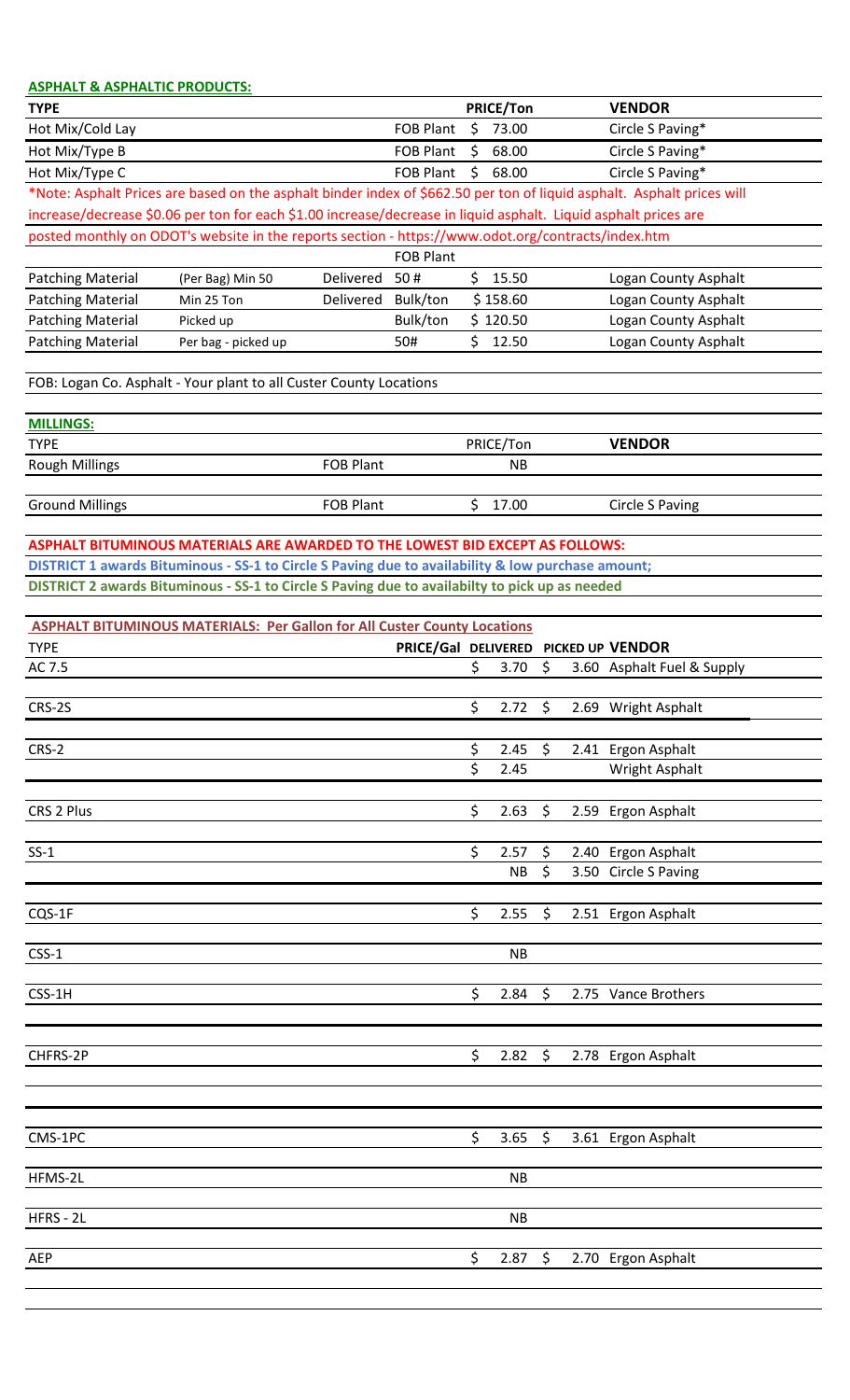| Pump Off Charge                                                               | \$100.00    | Wright Aspahlt        |
|-------------------------------------------------------------------------------|-------------|-----------------------|
|                                                                               | \$<br>75.00 | <b>Vance Brothers</b> |
|                                                                               | Ś.<br>75.00 | Coastal Energy        |
|                                                                               | \$100.00    | Ergon Asphalt         |
|                                                                               | 75.00<br>Ś. | Asphalt Fuel & Supply |
|                                                                               |             |                       |
| Demurrage (Per HR)                                                            | 75.00       | Wright Asphalt        |
| First 2HR Free                                                                | 70.00<br>ς  | Vance Brothers        |
| First 2HR Free                                                                | 75.00<br>ς  | Coastal Energy        |
| First 2HR Free                                                                | 70.00       | Ergon Asphalt         |
|                                                                               | 75.00<br>ς  | Asphalt Fuel & Supply |
| Note: Coastal Energy -Short Freight \$1700 for loads less than 5,500 gallons. |             |                       |

Note: Ergon - Minimum freight 48,000 lbs. Federal Environmental Fee \$.00150 per gallon

Note: Wright Asphalt - Minimum load 5,500 gallons

Note: Vance Brothers - Minimum load 5,500 gallons

## **ROUND CORRUGATED STEEL PIPE**

 **2 2/3"X1/2" CORRUGATION**

| <b>DIAMETER</b> | <b>GAUGE</b> | <b>PRICE PER</b><br><b>FOOT</b> | <b>STANDARD</b><br><b>DIMPLE</b><br><b>BANDS</b> |                              | <b>DOUBLE</b><br><b>WIDTH</b><br><b>DIMPLE</b><br><b>BAND</b> |                          | <b>VENDOR</b> |  |  |  |
|-----------------|--------------|---------------------------------|--------------------------------------------------|------------------------------|---------------------------------------------------------------|--------------------------|---------------|--|--|--|
| 12"             | 14           | \$                              | \$                                               | $\overline{\phantom{a}}$     | \$                                                            | $\overline{\phantom{a}}$ | <b>NB</b>     |  |  |  |
|                 | 16           | Ś<br>$\overline{\phantom{a}}$   |                                                  | $\overline{\phantom{a}}$     | \$                                                            | $\overline{\phantom{a}}$ | <b>NB</b>     |  |  |  |
| $15"$           | 14           | \$<br>$\overline{\phantom{0}}$  | \$                                               | $\qquad \qquad \blacksquare$ | \$                                                            | $\overline{\phantom{a}}$ | <b>NB</b>     |  |  |  |
|                 | 16           | \$<br>$\overline{\phantom{0}}$  | \$                                               | $\overline{\phantom{a}}$     | \$                                                            | $\overline{\phantom{a}}$ | <b>NB</b>     |  |  |  |
| $18"$           | 14           | \$<br>$\overline{\phantom{a}}$  | \$                                               | $\overline{\phantom{a}}$     | \$                                                            | $\overline{\phantom{a}}$ | <b>NB</b>     |  |  |  |
|                 | 16           | \$<br>$\overline{\phantom{a}}$  | \$                                               | $\overline{\phantom{a}}$     | \$                                                            | $\overline{\phantom{a}}$ | <b>NB</b>     |  |  |  |
| 24"             | 14           | \$<br>$\overline{\phantom{0}}$  | \$                                               | $\overline{\phantom{a}}$     | \$                                                            | $\overline{\phantom{a}}$ | <b>NB</b>     |  |  |  |
|                 | 16           | \$<br>$\qquad \qquad$           | \$                                               | $\overline{\phantom{a}}$     | \$                                                            | $\overline{\phantom{a}}$ | <b>NB</b>     |  |  |  |
| $30"$           | 14           | \$<br>$\blacksquare$            | \$                                               | $\overline{\phantom{0}}$     | \$                                                            | $\overline{\phantom{a}}$ | <b>NB</b>     |  |  |  |
|                 | 16           | \$<br>$\overline{\phantom{0}}$  | \$                                               | $\qquad \qquad \blacksquare$ | \$                                                            | $\overline{\phantom{a}}$ | <b>NB</b>     |  |  |  |
| $36"$           | 14           | \$<br>$\overline{\phantom{a}}$  | \$                                               | $\qquad \qquad \blacksquare$ | \$                                                            | $\overline{\phantom{a}}$ | <b>NB</b>     |  |  |  |
|                 | 16           | \$<br>$\overline{\phantom{a}}$  | \$                                               | $\overline{\phantom{a}}$     | \$                                                            | $\overline{\phantom{a}}$ | <b>NB</b>     |  |  |  |
| 42"             | 14           | \$<br>$\overline{\phantom{0}}$  | \$                                               | $\overline{\phantom{a}}$     | \$                                                            | $\overline{\phantom{a}}$ | <b>NB</b>     |  |  |  |
|                 | 16           | \$                              | \$                                               | $\overline{\phantom{a}}$     | \$                                                            | $\overline{\phantom{a}}$ | <b>NB</b>     |  |  |  |

#### **ROUND CORRUGATED STEEL PIPE 3"X1" CORRUGATION**

| $5.12$ connectively<br><b>DIAMETER</b> | <b>GAUGE</b> | <b>PRICE PER</b><br><b>FOOT</b> |                              | <b>STANDARD</b><br><b>DIMPLE</b><br><b>BANDS</b> | <b>DOUBLE</b><br><b>WIDTH</b><br><b>DIMPLE</b><br><b>BAND</b> | <b>VENDOR</b> |  |
|----------------------------------------|--------------|---------------------------------|------------------------------|--------------------------------------------------|---------------------------------------------------------------|---------------|--|
| 48"                                    | 14           | \$                              | $\overline{\phantom{a}}$     | \$<br>$\overline{\phantom{a}}$                   | NB                                                            | NB            |  |
|                                        | 16           | \$                              | $\overline{\phantom{a}}$     | \$<br>$\overline{\phantom{a}}$                   | NB                                                            | <b>NB</b>     |  |
| 54"                                    | 14           | \$                              | $\overline{\phantom{a}}$     | \$<br>$\overline{\phantom{a}}$                   | <b>NB</b>                                                     | <b>NB</b>     |  |
|                                        | 16           | \$                              | $\overline{\phantom{a}}$     | \$<br>$\overline{\phantom{a}}$                   | NB                                                            | NB            |  |
| $60"$                                  | 14           | \$                              | $\overline{\phantom{a}}$     | \$<br>$\overline{\phantom{a}}$                   | NB                                                            | NB            |  |
|                                        | 16           | \$                              | $\overline{\phantom{a}}$     | \$<br>$\overline{\phantom{a}}$                   | NB                                                            | <b>NB</b>     |  |
| 66"                                    | 14           | \$                              | $\qquad \qquad -$            | \$<br>$\overline{\phantom{a}}$                   | <b>NB</b>                                                     | NB            |  |
|                                        | 16           | \$                              | $\overline{\phantom{a}}$     | \$<br>$\overline{\phantom{a}}$                   | NB                                                            | NB            |  |
| 72"                                    | 14           | \$                              | $\overline{a}$               | \$<br>$\overline{\phantom{a}}$                   | NB                                                            | NB            |  |
|                                        | 16           | \$                              | $\overline{\phantom{a}}$     | \$<br>$\overline{\phantom{a}}$                   | <b>NB</b>                                                     | <b>NB</b>     |  |
| 78"                                    | 14           | \$                              | $\overline{\phantom{a}}$     | \$<br>$\overline{\phantom{a}}$                   | NB                                                            | <b>NB</b>     |  |
|                                        | 16           | \$                              | $\qquad \qquad -$            | \$<br>$\overline{\phantom{a}}$                   | <b>NB</b>                                                     | <b>NB</b>     |  |
| $84^{\rm u}$                           | 14           | \$                              | $\qquad \qquad \blacksquare$ | \$<br>$\blacksquare$                             | NB                                                            | NB            |  |
| $90"$                                  | 14           | \$                              | $\overline{\phantom{a}}$     | \$<br>$\overline{\phantom{a}}$                   | NB                                                            | <b>NB</b>     |  |
| 96"                                    | 14           | \$                              | $\overline{\phantom{a}}$     | \$<br>$\overline{\phantom{a}}$                   | NB                                                            | <b>NB</b>     |  |
| $102"$                                 | 14           | \$                              | $\overline{\phantom{a}}$     | \$<br>$\overline{\phantom{a}}$                   | <b>NB</b>                                                     | <b>NB</b>     |  |
| $108"$                                 | 12           | \$                              | $\qquad \qquad \blacksquare$ | \$<br>$\overline{\phantom{a}}$                   | NB                                                            | NB            |  |
| 114"                                   | 12           | \$                              | $\overline{\phantom{a}}$     | \$<br>$\overline{\phantom{a}}$                   | <b>NB</b>                                                     | <b>NB</b>     |  |
| 120"                                   | 12           | \$                              | $\overline{\phantom{a}}$     | \$<br>$\overline{\phantom{a}}$                   | <b>NB</b>                                                     | <b>NB</b>     |  |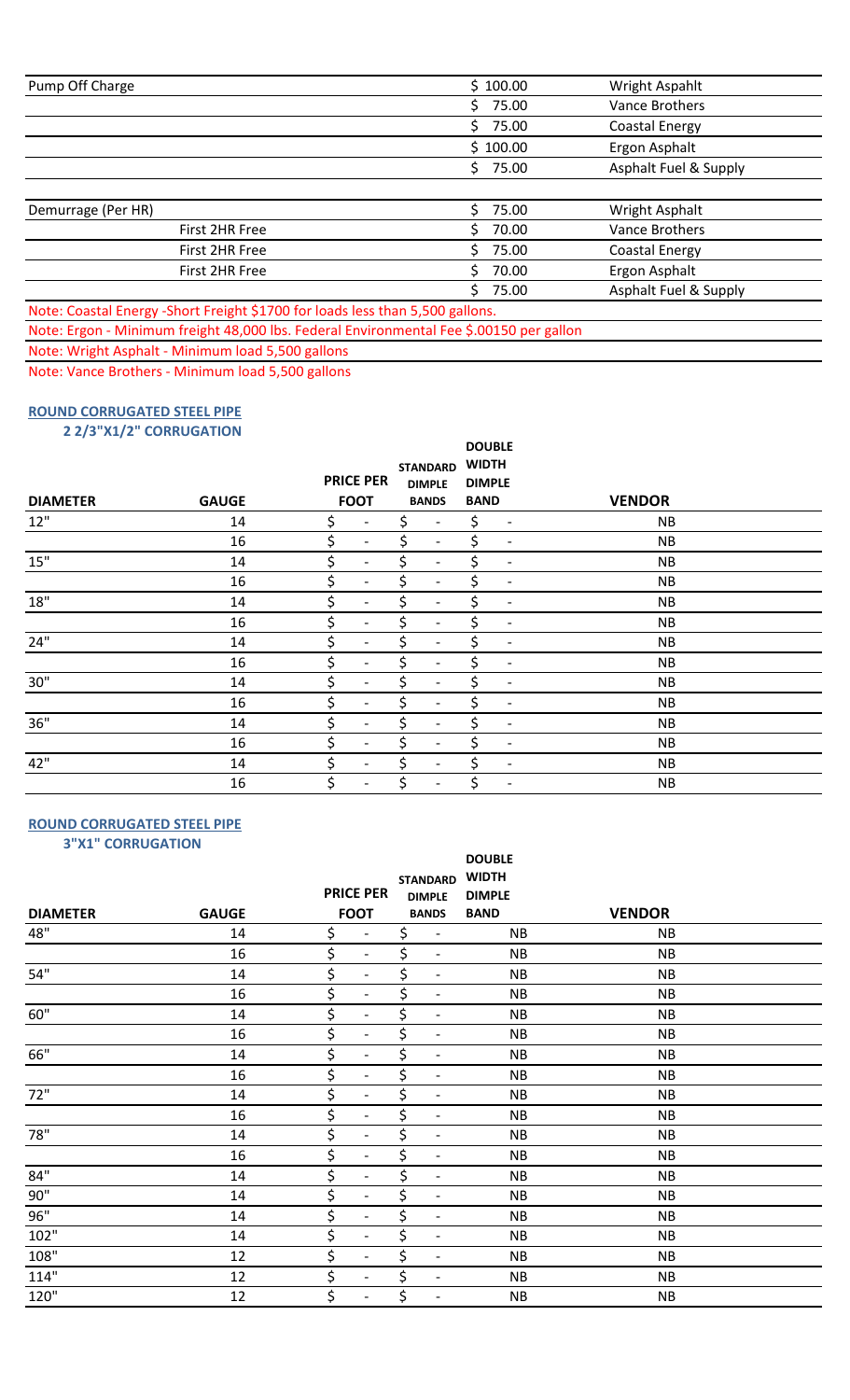| <b>DIAMETER</b>   |                                                                                     | PRICE/LF COUPLER |     |           | <b>VENDOR</b>          |  |
|-------------------|-------------------------------------------------------------------------------------|------------------|-----|-----------|------------------------|--|
| 12"               | 13'-20'-30'                                                                         | \$11.85          | \$  | 11.85     | <b>Core &amp; Main</b> |  |
|                   | 13', 20'                                                                            |                  | Ś.  | 9.72      | DP Supply              |  |
|                   |                                                                                     |                  |     |           |                        |  |
| 15"               | 13'-20'-30'                                                                         | \$17.60          | \$  | 17.60     | <b>Core &amp; Main</b> |  |
|                   | 13', 20'                                                                            |                  | \$. | 13.64     | DP Supply              |  |
| 18"               | 13'-20'-30'                                                                         |                  |     |           |                        |  |
|                   |                                                                                     | \$22.35          | \$  | 22.35     | <b>Core &amp; Main</b> |  |
|                   | 13', 20'                                                                            |                  | \$  | 18.34     | DP Supply              |  |
| $\overline{21}$ " | $13'-20'-30'$                                                                       | <b>NB</b>        |     | <b>NB</b> |                        |  |
| 24"               | $\overline{13}$ '-20'-30'                                                           | \$<br>36.05      | \$  | 36.05     | Core & Main            |  |
|                   | 13', 20'                                                                            |                  | \$  | 29.89     | DP Supply              |  |
|                   |                                                                                     |                  |     |           |                        |  |
| 30"               | 13'-20'-30'                                                                         | \$48.45          | \$  | 48.45     | <b>Core &amp; Main</b> |  |
|                   | $13'$ , $20'$                                                                       |                  | \$  | 43.25     | DP Supply              |  |
|                   |                                                                                     |                  |     |           |                        |  |
| 36"               | 13'-20'-30'                                                                         | \$65.00          |     | \$130.00  | <b>Core &amp; Main</b> |  |
|                   | 13', 20'                                                                            |                  |     | \$113.26  | DP Supply              |  |
| 42"               | 13'-20'-30'                                                                         | \$79.50          |     | \$160.00  | Core & Main            |  |
|                   | 13', 20'                                                                            |                  |     | \$140.60  | DP Supply              |  |
|                   |                                                                                     |                  |     |           |                        |  |
| 48"               | 13'-20'-30'                                                                         | \$113.50         |     | \$225.00  | <b>Core &amp; Main</b> |  |
|                   | 13', 20'                                                                            |                  |     | \$194.54  | DP Supply              |  |
|                   |                                                                                     |                  |     |           |                        |  |
| 60"               | 13'-20'-30'                                                                         | \$160.00         |     | \$295.00  | <b>Core &amp; Main</b> |  |
|                   |                                                                                     |                  |     |           |                        |  |
|                   | DP Supply - minimum order \$2,850.00 freight prepaid; <\$2,850.00 add \$150/freight |                  |     |           |                        |  |

## **HERBICIDES/PESTICIDES, or EQUIVALENTS**

| <b>TYPE</b>                        |            | PRICE/gallon or pound | <b>VENDOR</b> |  |  |  |
|------------------------------------|------------|-----------------------|---------------|--|--|--|
| <b>Roundup Pro</b>                 |            | \$105.90/2.5 Gal      | Winfield      |  |  |  |
|                                    |            | \$1,231.20/30 Gal     | Winfield      |  |  |  |
|                                    |            | \$9,749.35/Other      | Winfield      |  |  |  |
| <b>Non-Ionic Surfactant</b>        | Gulfstream | \$12.37/1Qrt          | Winfield      |  |  |  |
|                                    | Windsurf   | \$31.88/1Gal          | Winfield      |  |  |  |
|                                    | Windsurf   | \$74.75/Other         | Winfield      |  |  |  |
| 24 d, w/Amine                      |            | \$75.00/2.5 Gal       | Winfield      |  |  |  |
| <b>Karmex DF</b>                   |            | <b>NB</b>             |               |  |  |  |
| <b>Gopher Poison (Strychnine)</b>  |            | \$17.86/pound         | Winfield      |  |  |  |
| <b>Gopher Poison (Diphacinone)</b> |            | <b>NB</b>             |               |  |  |  |
| <b>Garlon 4</b>                    |            | \$200.18/2.5 Gal      | Winfield      |  |  |  |
| <b>Grazon</b>                      |            | \$100.00/2.5 Gal      | Winfield      |  |  |  |
| <b>Tordon K</b>                    |            | \$248.48/2.5 Gal      | Winfield      |  |  |  |
|                                    |            | \$99.37/Other         | Winfield      |  |  |  |
| <b>MSMA 6</b>                      |            | \$92.50/2.5 Gal       | Winfield      |  |  |  |
| <b>Vista XRT</b>                   |            | \$526.33/2.5 gal      | Winfield      |  |  |  |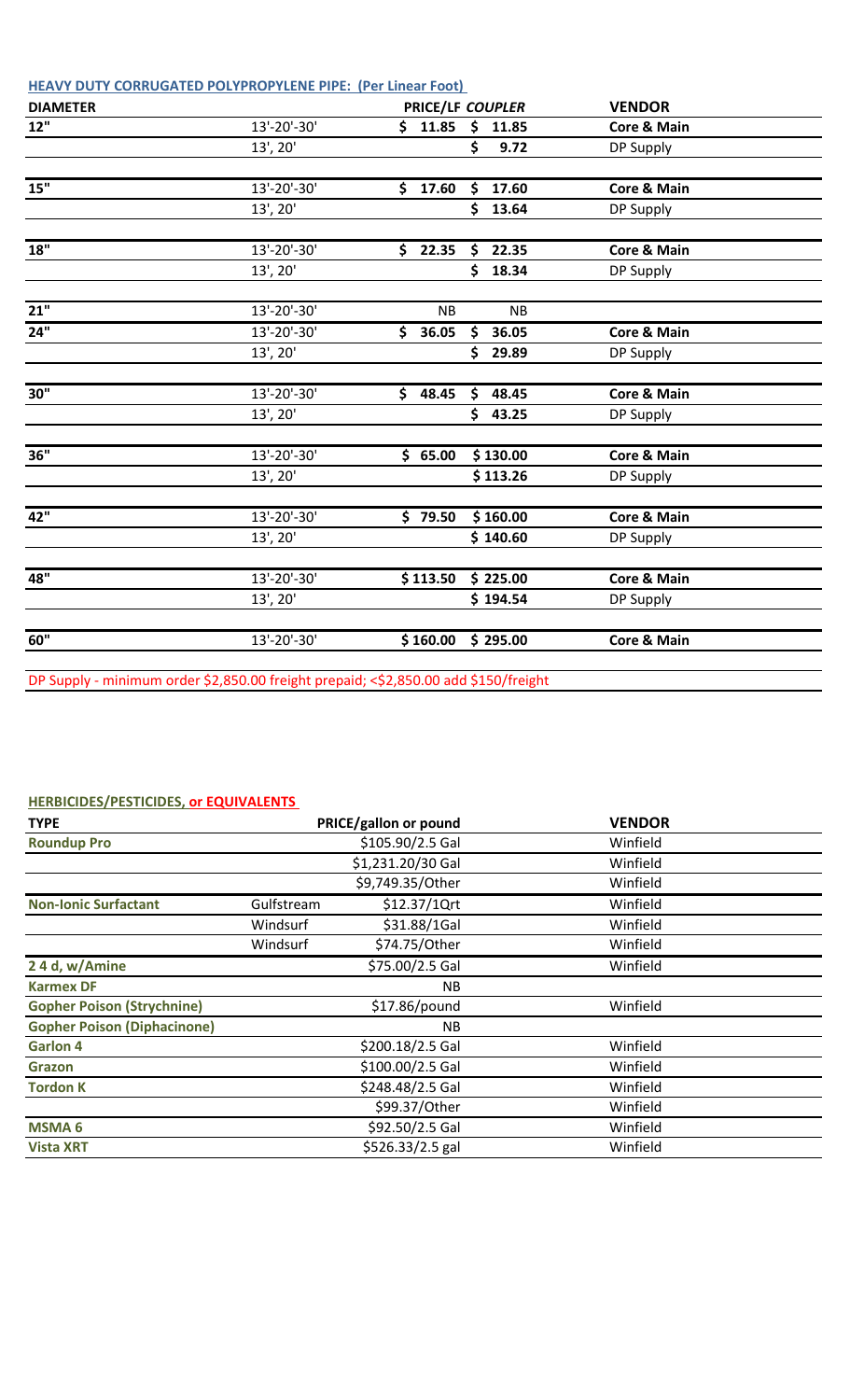### **HAULING CHIPS, CRUSHER RUN, CRUSHED GRANITE 4" SURGE, LIMESTONE, GYP ROCK, SANDSTONE DOLOMITE - PER TON DELIVERY POINTS & PIT LOCATIONS DESIGNATED BELOW FOR PERIOD: JULY 1, 2022 - DECEMBER 31, 2022 \*\* HAULING WILL BE BY BELLY DUMP OR END DUMP AT COMMISSIONER REQUEST\*\***

| <b>DELIVERY</b><br><b>POINTS</b>  |                    |                  |                                                                                          |     |                  |               | PIT LOCATIONS |              |                                      |              |                 |     |                                  |                                       |
|-----------------------------------|--------------------|------------------|------------------------------------------------------------------------------------------|-----|------------------|---------------|---------------|--------------|--------------------------------------|--------------|-----------------|-----|----------------------------------|---------------------------------------|
|                                   |                    | <b>COOPERTON</b> |                                                                                          |     | <b>ROOSEVELT</b> | <b>SNYDER</b> |               | <b>BALLY</b> | <b>MOUNTAIN -</b><br><b>CARNEGIE</b> | <b>BOUSE</b> | <b>JUNCTION</b> |     | <b>SOUTHARD</b><br><b>BUCHER</b> | Vendor                                |
| <b>CLINTON</b>                    | Ś.                 | 11.95            |                                                                                          |     | \$11.95          |               | \$15.22       |              | \$14.33                              |              | \$15.59         |     | \$12.61                          | <b>Farmers Supply &amp; Transport</b> |
| <b>WEATHERFORD</b>                | $\mathsf{\hat{S}}$ | 11.95            |                                                                                          | \$  | 13.14            | $\mathsf{\$}$ | 17.91         | \$           | 11.95                                | \$           | 16.93           |     | \$10.30                          | <b>Farmers Supply &amp; Transport</b> |
| <b>DEER CREEK</b><br>AREA         | \$                 | 14.38            |                                                                                          | \$. | 14.38            | \$            | 20.09         |              | \$13.94                              |              |                 |     |                                  | Farmers Supply & Transport            |
|                                   |                    |                  |                                                                                          |     |                  |               |               |              |                                      | \$           | 16.00           | \$  | 13.00                            | <b>Kauk Construction LLC</b>          |
| <b>THOMAS</b>                     | \$                 | 16.58            |                                                                                          | \$  | 16.58            | \$            | 21.25         | \$           | 15.53                                | \$           | 13.61           | \$  | 9.77                             | <b>Farmers Supply &amp; Transport</b> |
| <b>ARAPAHO</b>                    | \$                 | 12.66            |                                                                                          | \$  | 11.95            | S             | 16.20         | \$           | 15.53                                | \$           | 14.94           | \$. | 11.82                            | <b>Farmers Supply &amp; Transport</b> |
| <b>CUSTER CITY</b>                | \$                 | 13.28            |                                                                                          | \$  | 14.22            | Ś             | 18.75         | \$           | 13.94                                | \$           | 14.33           | \$  | 9.28                             | <b>Farmers Supply &amp; Transport</b> |
| <b>BUTLER</b>                     | Ś.                 | 15.80            |                                                                                          | \$  | 14.33            |               |               |              |                                      |              | \$16.60         |     | \$13.62                          | Farmers Supply & Transport            |
|                                   |                    |                  |                                                                                          |     |                  | \$            | 19.00         | \$           | 19.00                                |              |                 |     |                                  | Kauk Construction LLC                 |
| <b>STAFFORD</b>                   | \$                 | 14.27            |                                                                                          | \$  | 13.28            | Ś.            | 17.59         | \$           | 15.91                                |              | \$17.93         |     | \$14.54                          | <b>Farmers Supply &amp; Transport</b> |
| <b>MOOREWOOD</b>                  | \$                 | 19.12            |                                                                                          | S.  | 19.25            | S             | 21.44         | \$           | 21.25                                | \$           | 16.60           |     | \$18.20                          | <b>Farmers Supply &amp; Transport</b> |
| <b>ALEDO</b>                      | \$                 | 17.91            |                                                                                          | \$  | 18.32            | \$            | 21.25         | \$           | 20.31                                | \$           | 13.93           |     | \$14.09                          | <b>Farmers Supply &amp; Transport</b> |
| <b>ANTHON</b>                     | \$                 | 15.07            |                                                                                          | \$  | 15.08            | Ś             | 18.59         | \$           | 18.59                                | \$           | 13.29           |     | \$12.05                          | <b>Farmers Supply &amp; Transport</b> |
| <b>HAMMON</b>                     | \$                 | 18.05            |                                                                                          | \$. | 17.13            | \$            | 21.50         | \$           | 20.31                                |              | \$18.56         |     | \$16.61                          | <b>Farmers Supply &amp; Transport</b> |
| <b>HOURLY HAUL</b><br><b>RATE</b> |                    | \$130.00         | From any stock pile - Dirt or Gravel - In Custer County, Oklahoma for Districts 1, 2 & 3 |     |                  |               |               |              |                                      |              |                 |     |                                  | <b>Farmers Supply &amp; Transport</b> |